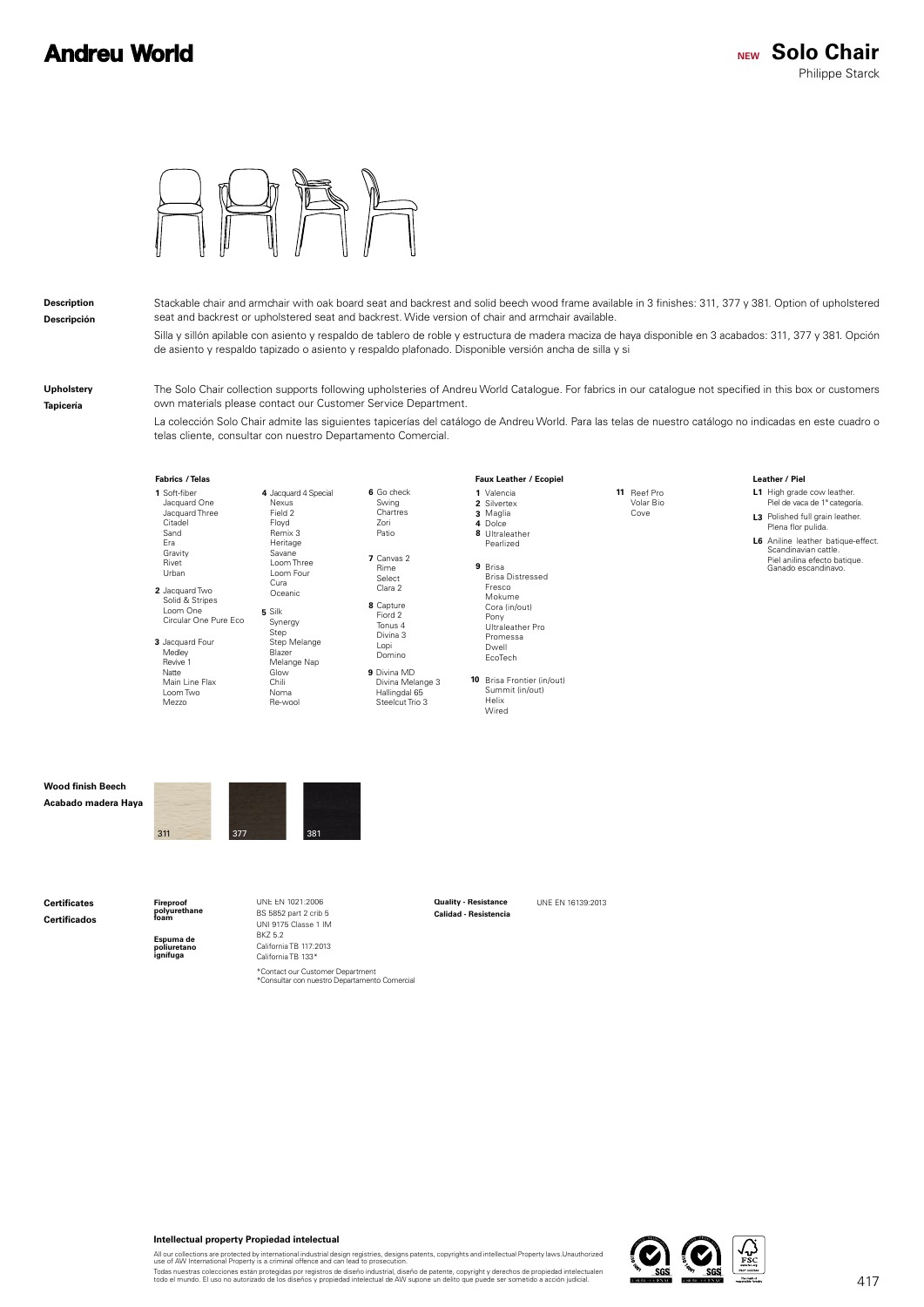**SI3020**

### **Solo Chair**



734

**NEW**

Stackable Chair with oak board seat and backrest and solid beech wood frame available in 3 finishes: 311, 377 y 381. Option of fully upholstered shell or upholstered shell pad.

Silla apilable con asiento y respaldo de tablero de roble y estructura de madera maciza de haya disponible en acabado 311, 377 y 381. Opción de asiento y respaldo plafonado.

|                                        | COM yards<br>per unit | COL<br>sq.ft |  |
|----------------------------------------|-----------------------|--------------|--|
| Fully upholstered Carcasa tapizada     |                       |              |  |
| 1 units                                | 0.75                  | 16.25        |  |
| 10 units or more                       | 0.75                  |              |  |
| Shell pad Asiento y respaldo plafonado |                       |              |  |
| 1 units                                | 0.75                  | 16.25        |  |
| 10 units or more                       | 0.75                  |              |  |

9 Ft  $24$  lbs  $\overline{h}$  x1 ト 4 幽 4

\$

| Beech<br>Haya                      |            |     |     |     |     |     |     |     |      |      |      |      |      |      |                |       |       |
|------------------------------------|------------|-----|-----|-----|-----|-----|-----|-----|------|------|------|------|------|------|----------------|-------|-------|
|                                    | <b>COM</b> | COL |     | 2   | 3   | 4   | 5   | 6   |      | 8    | 9    | 10   |      | L1   | L <sub>2</sub> | LЗ    | L6    |
| Fully upholstered<br>Toda tapizada | 721        | 729 | 741 | 751 | 759 | 775 | 789 | 802 | 817  | 830  | 844  | 858  | 872  | 885  | 933            | ,022  | ,259  |
|                                    | <b>COM</b> | COL |     | 2   | 3   | 4   | 5   | 6   |      | 8    | 9    | 10   |      | L1   | L2             | L3    | ∟6    |
| المحمر المطم لممعمعهما مطمال       | 915        | 925 | 935 | 946 | 955 | 972 | 983 | 997 | ,011 | ,026 | ,038 | ,053 | ,065 | ,079 | 1,128          | 1,218 | 1,453 |

Upholstered shell pad Asiento y respaldo plafonado

**SO3021 NEW**



┑

Stackable armchair with oak board seat and backrest and solid beech wood frame available in 3 finishes: 311, 377 y 381. Option of fully upholstered shell or upholstered shell pad.

Sillón apilable con asiento y respaldo de tablero de roble y estructura de madera maciza de haya disponible en acabado 311, 377 y 381. Opción de asiento y respaldo plafonado..

|                                        | COM yards<br>per unit | COL<br>sq.ft | 口 10,25 Ft<br>$\triangle$ 28 lbs |
|----------------------------------------|-----------------------|--------------|----------------------------------|
| Fully upholstered Carcasa tapizada     |                       |              | $ h  \times 1$                   |
| 1 units                                | 0.75                  | 16.25        |                                  |
| 10 units or more                       | 0.75                  |              | $\overline{4}$                   |
| Shell pad Asiento y respaldo plafonado |                       |              |                                  |
| 1 units                                | 0.75                  | 16.25        |                                  |
| 10 units or more                       | 0.75                  |              |                                  |

| Beech<br>Haya                      | 1,066      |       |      |        |        |                |       |       |       |       |       |       |       |                |       |       |       |
|------------------------------------|------------|-------|------|--------|--------|----------------|-------|-------|-------|-------|-------|-------|-------|----------------|-------|-------|-------|
|                                    | COM        | COL   |      | 2      | 3      | 4              | 5     | 6     | 7     | 8     | 9     | 10    | 11    | $\overline{1}$ | L2    | L3    | L6    |
|                                    | .036 ا     | 1,046 | ,058 | 066, ا | 078, ا | 1,093          | 1,106 | 1,119 | 1,132 | 1,147 | 1,160 | 1,172 | 1,186 | 1,198          | 1,249 | 1,339 | 1,574 |
| Fully upholstered<br>Toda tapizada |            |       |      |        |        |                |       |       |       |       |       |       |       |                |       |       |       |
|                                    | <b>COM</b> | COL   |      | 2      | 3      | $\overline{4}$ | 5     | 6     | 7     | 8     | 9     | 10    | 11    | $\overline{1}$ | L2    | L3    | L6    |
|                                    | ,230       | ,241  | ,250 | ,263   | 1,272  | 1,286          | ,300  | 1,313 | 1,328 | 1,341 | ,353  | ,367  | ,382  | 1,393          | 1,444 | 1,533 | 1,771 |

Upholstered shell pad Asiento y respaldo plafonado

\$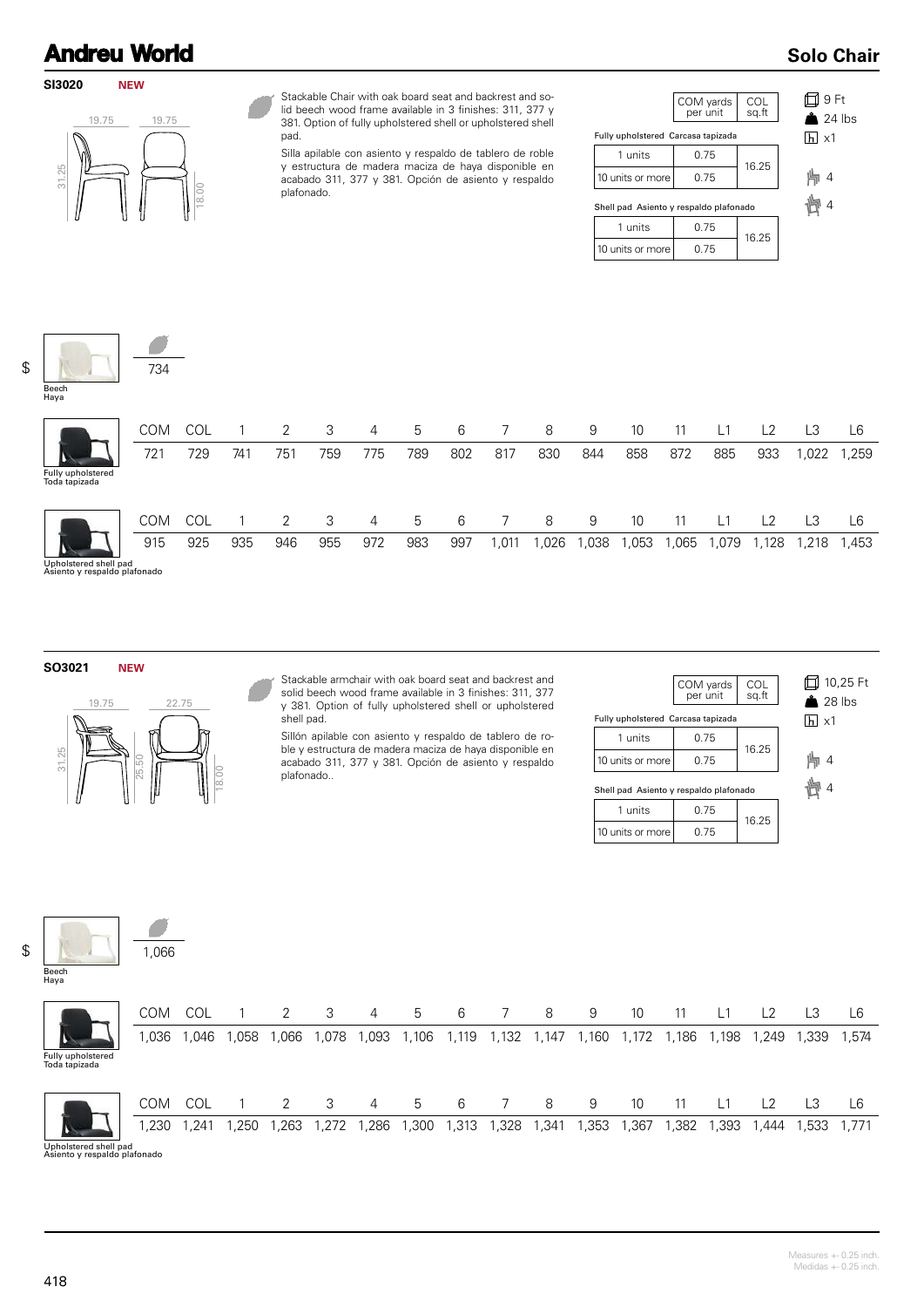#### **SI3022 NEW**



Stackable chair with oak board seat and backrest and solid beech wood frame available in 3 finishes: 311, 377 y 381. Wide versión. Option of fully upholstered shell or upholstered shell pad.

Silla apilable con asiento y respaldo de tablero de roble y estructura de madera maciza de haya disponible en acabado 311, 377 y 381. Version ancha. Opción de asiento y respaldo plafonado.

|                                        | COM yards<br>per unit | COL<br>sq.ft |  |
|----------------------------------------|-----------------------|--------------|--|
| Fully upholstered Carcasa tapizada     |                       |              |  |
| 1 units                                | 1.1                   | 27           |  |
| 10 units or more                       | 1.1                   |              |  |
| Shell pad Asiento y respaldo plafonado |                       |              |  |
| 1 units                                | 0.75                  | 16.25        |  |
| 10 units or more                       | 0.75                  |              |  |

| $\overline{h}$ x1 | $\Box$ 11 Ft<br>$\triangle$ 26 lbs |  |
|-------------------|------------------------------------|--|
| ⊫ 4<br>☆ 小        |                                    |  |

**Solo Chair**

| Beech<br>Haya                      | 775               |            |     |          |          |            |             |            |          |            |            |             |             |                |             |                        |             |
|------------------------------------|-------------------|------------|-----|----------|----------|------------|-------------|------------|----------|------------|------------|-------------|-------------|----------------|-------------|------------------------|-------------|
| Fully upholstered<br>Toda tapizada | <b>COM</b><br>767 | COL<br>784 | 797 | 2<br>816 | 3<br>830 | 4<br>851   | 5<br>872    | 6<br>892   | 7<br>915 | 8<br>935   | 9<br>955   | 10<br>977   | 11<br>997   | L1<br>1,016    | L2<br>,093  | L <sub>3</sub><br>,231 | L6<br>1,594 |
|                                    | <b>COM</b><br>959 | COL<br>969 | 977 | 2<br>990 | 3<br>998 | 4<br>1,014 | 5<br>026, ا | 6<br>1,040 | ,053     | 8<br>1,068 | 9<br>1,079 | 10<br>1,094 | 11<br>1,107 | $L^1$<br>1,120 | L2<br>1,170 | L3<br>1,258            | L6<br>1,495 |

Upholstered shell pad Asiento y respaldo plafonado

**SO3023 NEW**



1,122

4

Stackable armchair with oak board seat and backrest and solid beech wood frame available in 3 finishes: 311, 377 y 381. Wide version. Option of fully upholstered shell or upholstered shell pad.

Sillón apilable con asiento y respaldo de tablero de roble y estructura de madera maciza de haya disponible en acabado 311, 377 y 381. Version ancha. Opción de asiento y respaldo plafonado.

|                                        | COM yards<br>per unit | COL<br>sq.ft | 口 12,5 Ft<br>$\triangle$ 30 lbs |
|----------------------------------------|-----------------------|--------------|---------------------------------|
| Fully upholstered Carcasa tapizada     |                       |              | $ h  \times 1$                  |
| 1 units                                | 1.1                   |              |                                 |
| 10 units or more                       | 1.1                   | 27           | $\overline{4}$                  |
| Shell pad Asiento y respaldo plafonado |                       |              |                                 |
| 1 units                                | 0.75                  | 16.25        |                                 |
| 10 units or more                       | 0.75                  |              |                                 |

\$

Haya

| Beech |  |
|-------|--|

|                                    | <b>COM</b> | COL  |      | 2              | 3      | $\overline{4}$ | ხ     | 6     |       | 8      | 9     | 10    | 11    |       | L <sub>2</sub> |       | L6    |
|------------------------------------|------------|------|------|----------------|--------|----------------|-------|-------|-------|--------|-------|-------|-------|-------|----------------|-------|-------|
|                                    | .098       | ,113 | .126 | .144           | . 158، | ,180           | 1,200 | 1,223 | 1,245 | ,265   | 1,284 | 1,305 | 1,325 | 1,347 | ,420           | 1,558 | 1,923 |
| Fully upholstered<br>Toda tapizada |            |      |      |                |        |                |       |       |       |        |       |       |       |       |                |       |       |
|                                    | <b>COM</b> | COL  |      | $\overline{2}$ | -3     | 4              | 5     | -6    | 7     | 8      | 9     | 10    | 11    |       | L <sub>2</sub> | L3    | L6    |
|                                    | ,286       | ,297 | ,305 | 1,317          | ,328   | 341,ا          | 1,353 | 1,369 | 1,382 | 395، ، | 1,409 | 1,424 | 1,435 | ,449  | 497,،          | ,588  | 1,822 |

Upholstered shell pad Asiento y respaldo plafonado

\$